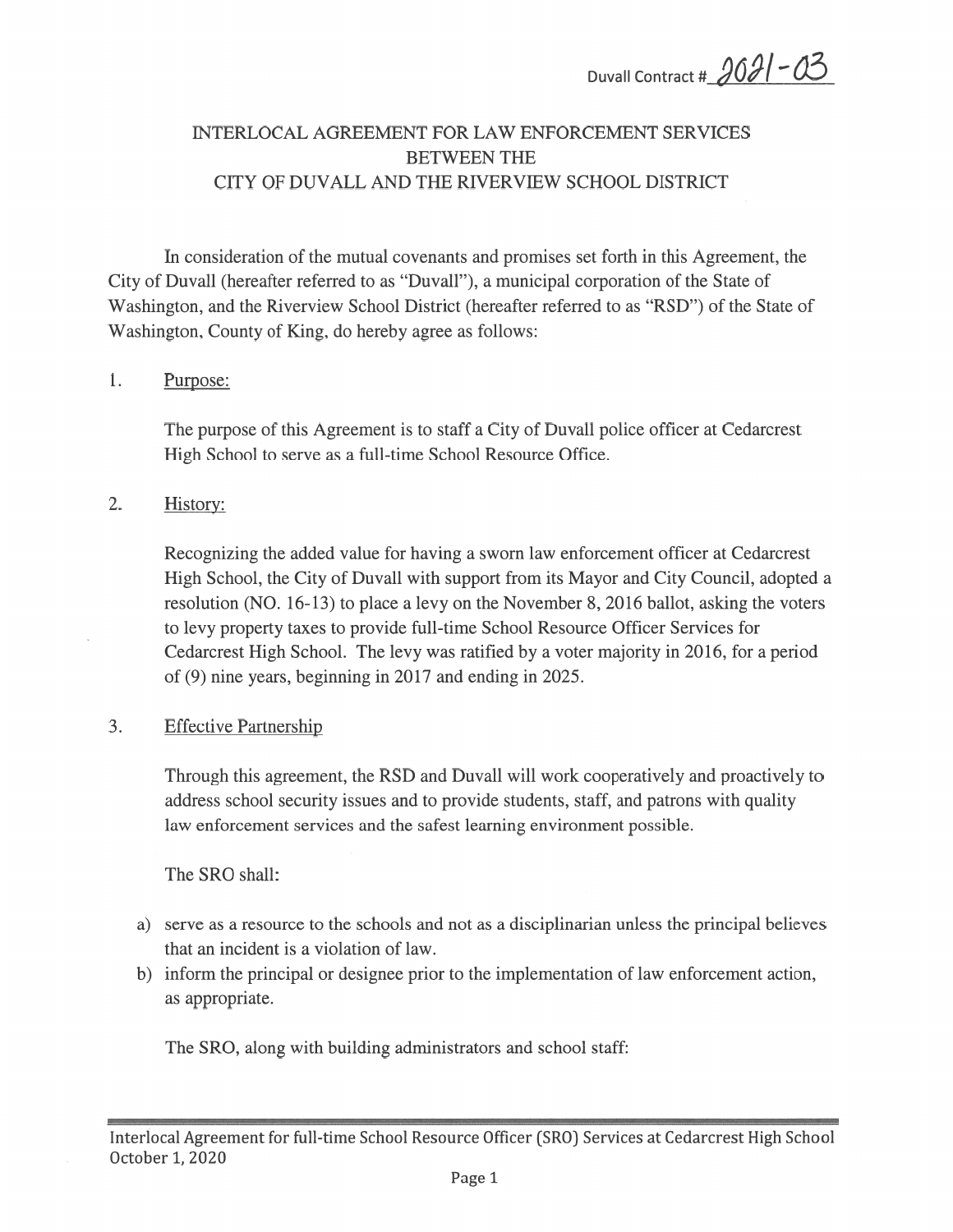- a) will work collaboratively given the parallel nature of discipline and law enforcement sanctions.
- b) shall adhere to those legal requirements, policies and procedures established by the Duvall Police Department and the RSD should it become necessary to conduct formal police interviews or investigations of students.
- c) shall attend or complete on-line or in-service training sessions as required by the RSD as they apply to, but not limited to; harassment, bullying, and intimidation.
- d) will participate in an annual evaluation of program services, by meeting with RSD administrators each year, prior to the start of the school year.

## 4. Evaluation of SRO Performance

The SRO will be evaluated as per the Duvall Police Department Policies. The SRO's supervisor will contact RSD administration for performance and program feedback.

# 5. THE RIVERVIEW SCHOOL DISTRICT AGREES TO:

Promptly notify the SRO or the Duvall Police Department when infractions of school rules and/or criminal law related to but not limited to; physical intimidation, violence, and possession of weapons on school district property or at school-related activities are brought to the attention of <sup>a</sup> school administrator. A written statement will be completed and submitted to the SRO or the Duvall Police Department, in <sup>a</sup> timely manner.

Give full cooperation and access to school district property, or school functions, to police officials responding to <sup>a</sup> reques<sup>t</sup> for the investigation or reported acts of violence, physical intimidation, or possession of weapons on school district property, or at school functions, within the City limits of Duvall.

Permit access to school district property for <sup>a</sup> law enforcement response to <sup>a</sup> civil disorder, riot, or for the arrest of students, staff, or patrons when probable cause for an arrest exists.

Provide the following materials and facilities which are necessary to the performance of the SRO's duties:

- a) A desk with drawers, <sup>a</sup> chair, and office supplies as needed.
- b) A location for files and records which can be properly locked and secured.
- c) Office space that is properly heated and lighted, containing <sup>a</sup> telephone line and internet access to be used for general business purposes.

- - -ZEE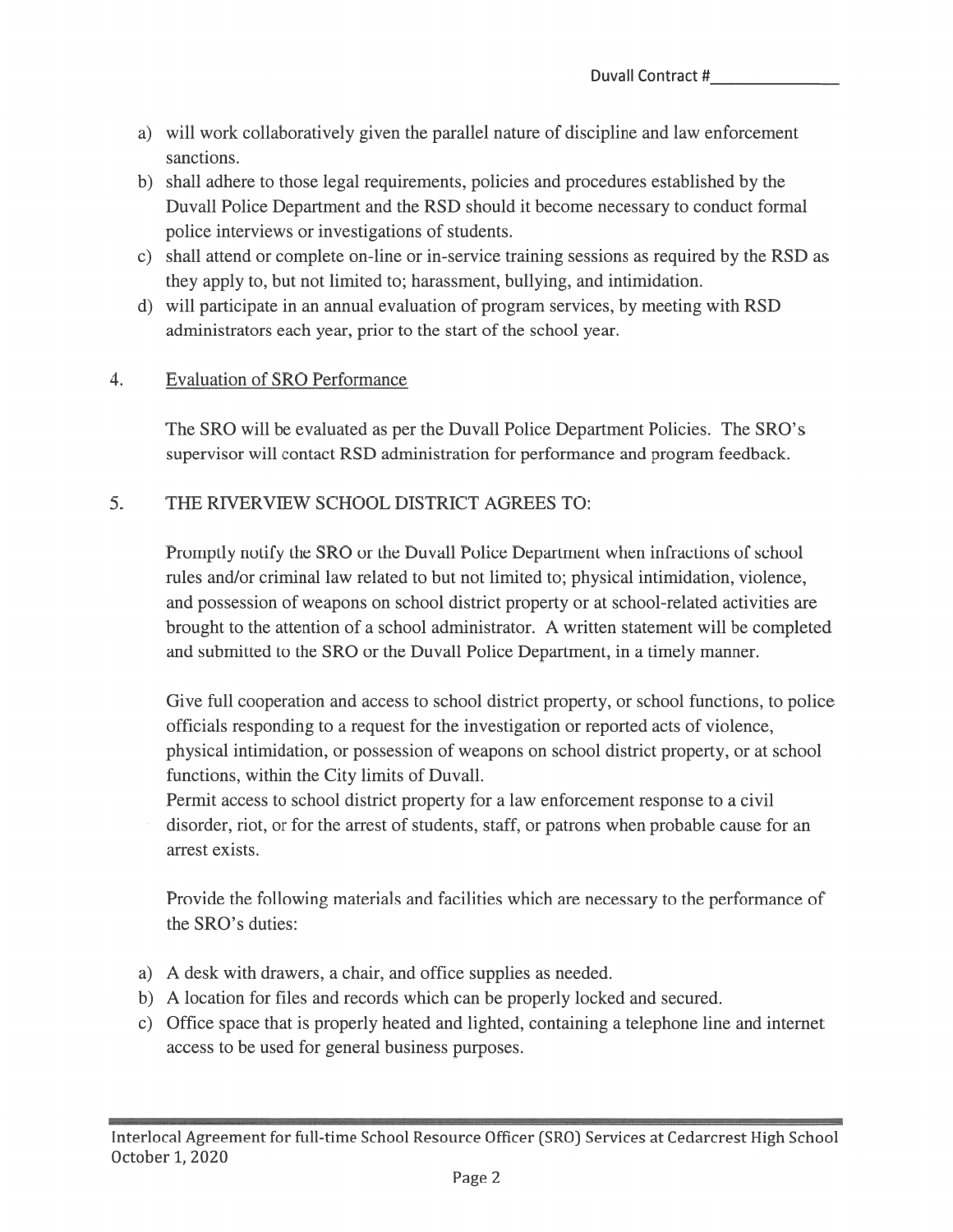# 6. REGULAR DUTY HOURS AND SUPERVISION OF THE SCHOOL RESOURCE OFFICER:

It is the RSD's desire that the SRO be available for regular school duty on <sup>a</sup> full-time basis of eight (8) hours on those days and during those hours that school is in session. These hours may be modified as needed, upon mutual agreement. The Duvall Police Department agrees to send the SRO's work schedule to administrators at Cedarcrest High School, 30 days in advance.

The Chief of Police, or designee, shall oversee the SRO, perform scheduled and unscheduled visits to Cedarcrest High School, and work with the RSD in coordinating and developing the SRO program.

The Principle of Cedarcrest High School, or designee, while having no direct authority over the SRO, may reques<sup>t</sup> that the SRO assist in additional duties that are mutually agreed upon by the Superintendent, or designee, and the Chief of Police, or designee, as long as they do not violate the terms of this agreement. During those hours that school is in regular session, the SRO may also be assigned related duties on or off campus, as determined by the Chief of Police, with as much advanced notice as possible.

To facilitate the exposure and value of the SRO position, and in keeping with the SRO' <sup>s</sup> Collective Bargaining Agreement, and to provide opportunities for training, the Chief of Police, or designee, as needed, will make every effort to replace planned SRO absences for training, vacation, or other long-term duty assignments or events. The SRO shall notify the principal at Cedarcrest High School, or designee, in writing, regarding the hours or days that the SRO will be absent.

The SRO will notify Cedarcrest High School administrators and office staff when on leave or unavailable to respond to calls at the school.

With the exception of "hot pursuit," the SRO and other law enforcement officers will check in at the building's main office.

## 7. INSTRUCTIONAL RESPONSIBILITIES OF THE SCHOOL RESOURCE OFFICER:

The SRO shall:

a) act as an instructor or gues<sup>t</sup> speaker for specialized, short-term programs or classes when invited to do so by the principal or designee.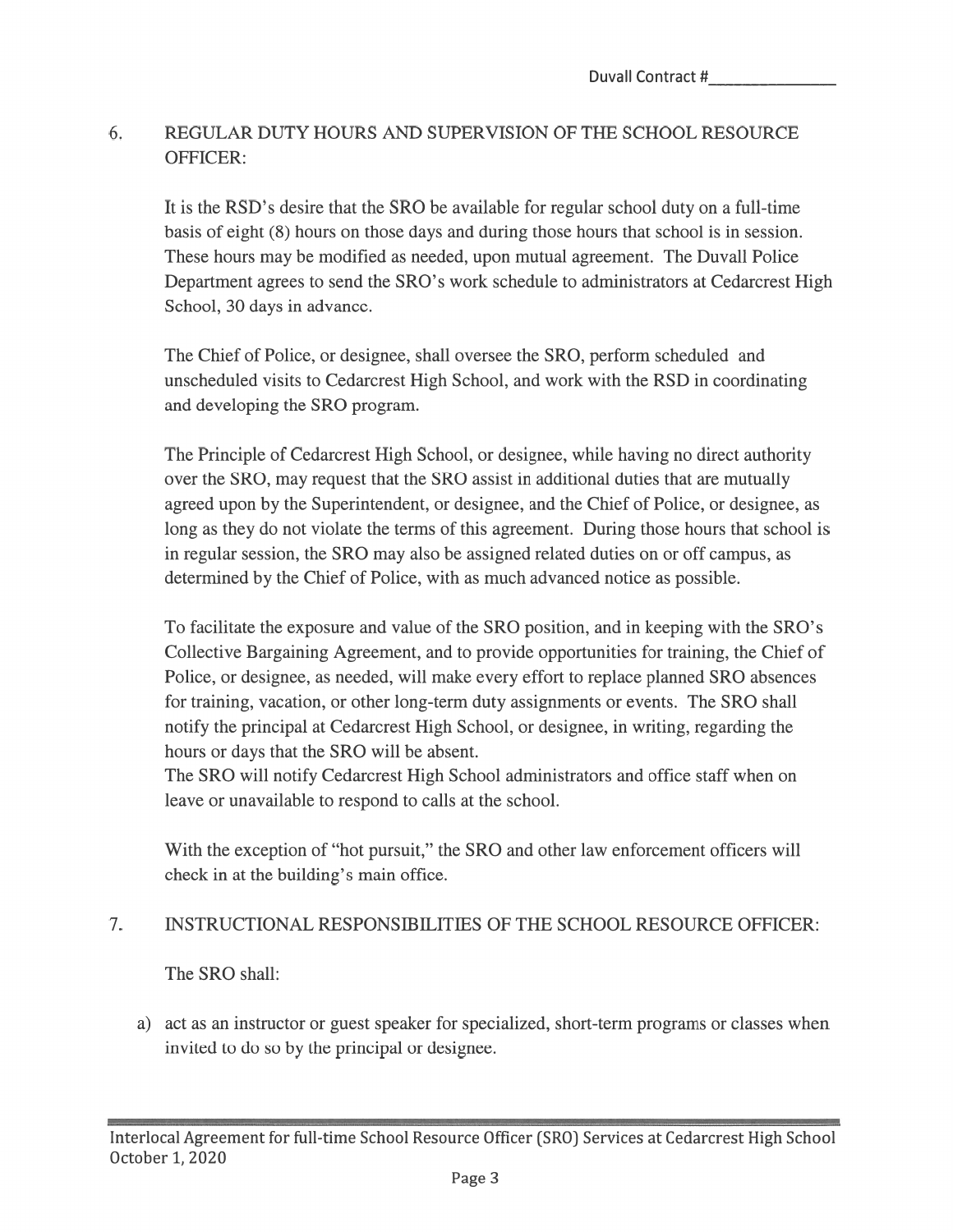- 5) coordinate programs and presentations with the principal or designee and staff members concerned and will seek permission, advice, and guidance before enacting any programs within the school.
- c) develop expertise in presenting various subjects to students, including, but not limited to; <sup>a</sup> basic understanding of the Revised Code of Washington and the role of law enforcement in society.
- d) make available to the school faculty and students, <sup>a</sup> variety of law enforcement related presentations and may solicit other subject matter experts to deliver programs of interest, upon request.
- e) encourage individual and small group discussions with students, based upon materials presented in class, to further establish rappor<sup>t</sup> with students.

(The Chief of Police, or designee, shall approve these activities and programs)

# 8. ADDITIONAL RESPONSIBILITIES OF THE SCHOOL RESOURCE OFFICER:

The SRO shall:

- a) take appropriate law enforcement action, at the principal's request, against intruders and unwanted guests who may appear at the school and at related school functions, to the extent that the SRO may do so under authority of law.
- b) attend parent/faculty meetings, as requested, to solicit suppor<sup>t</sup> and understanding of the program, as well as to assist parents and faculty members in law enforcement related problems involving students.
- c) be available for student, paren<sup>t</sup> and faculty member conferences, as requested, in order to assist with the identification and resolution of problems of law enforcement or crime related nature.
- d) attend RSD Threat Assessment and/or Emergency Preparedness meetings, as requested, to review, participate and develop student safety suppor<sup>t</sup> plans.
- e) become familiar with <sup>a</sup> variety of community agencies that offer assistance to children, youths and their families (e.g., mental health clinics, drug treatment centers, etc.) and shall make referrals when appropriate.
- 0 assist the school principal and/or building or RSD's Emergency Management Team in developing emergency plans and strategies to preven<sup>t</sup> and/or minimize dangerous situations.
- g) provide assistance to other law enforcement officers and agencies in matters related to the SRO's assigned duties.
- h) participate in or attend school related functions whenever possible, and as approved by the Chief of Police or designee, including appropriate staff training as mutually agreed upon by the Superintendent or designee, and the Chief or Police or designee.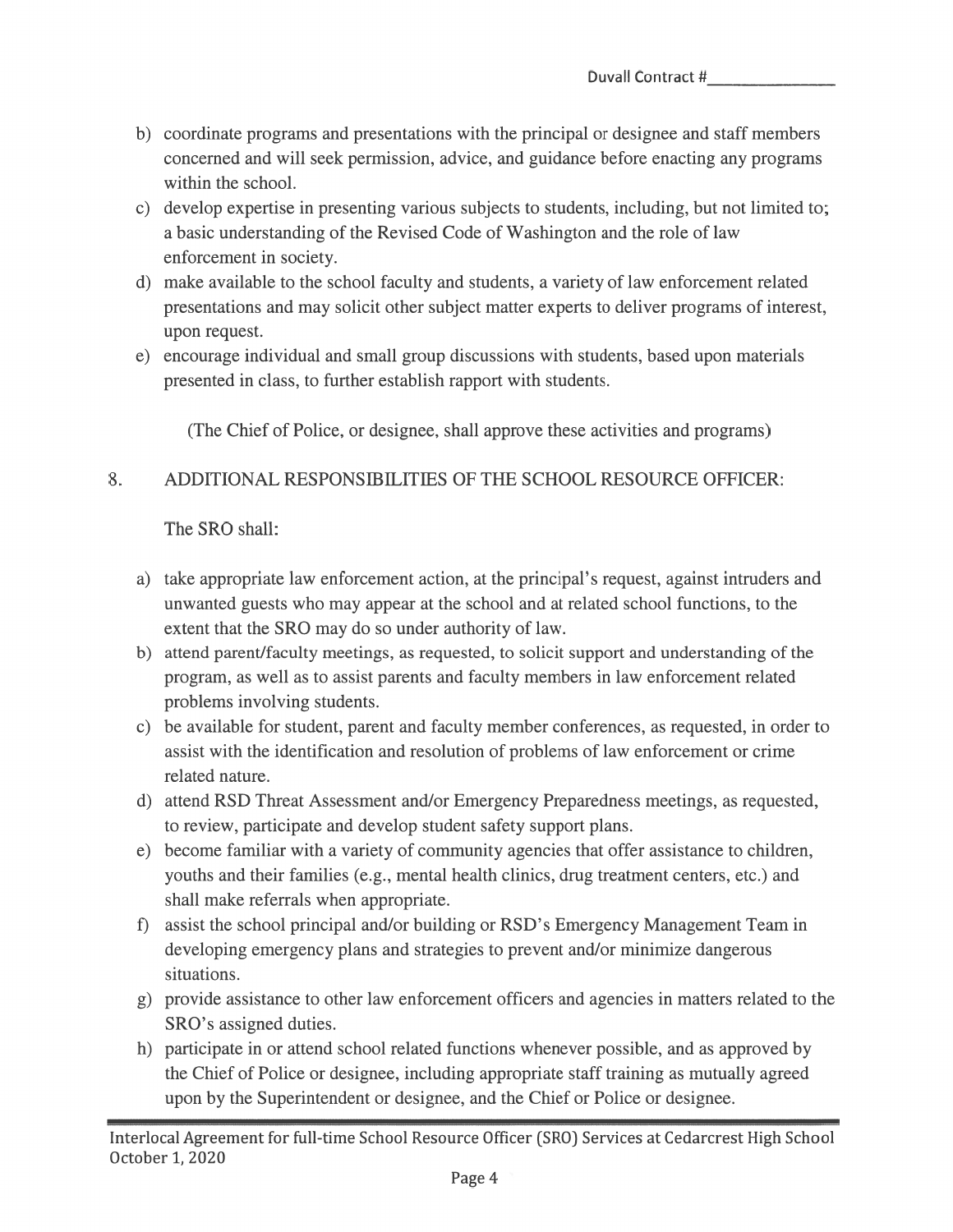The SRO is not to be used as <sup>a</sup> crossing guard, bus monitor/duty, hail monitor or for continuing vehicle traffic control. If there is <sup>a</sup> temporary problem or emergency, however, the SRO may assist the school until the problem or emergency is resolved.

The SRO will return to full law enforcement duties, at the Duvall Police Department, during all school breaks, including but not limited to; Holidays, Mid-Winter Break, Christmas and News Year's break(s), Spring Break, and the extended Summer Break when school is not in session.

The superintendent, the Chief of Police, their Agents, and Employees agree to cooperate in good faith in fulfilling the terms of this Agreement. Unforeseen difficulties or questions will be resolved collaboratively between the Superintendent and Chief of Police, or their designees.

# 9. FINANCIAL:

As established through voter ratification of the property tax levy in November of 2016, the City of Duvall bears sole financial responsibility for the full-time SRO at Cedarcrest High School. The projected amounts levied for the SRO position, are as follows:

2020: \$128,902.00 2021: \$132,270.00 2022: \$136,052.00

Should additional items of equipment become necessary, outside the original scope of this agreement, and as required to continue and/or provide increased safety and efficiency of the SRO program, including the safety of students, staff, and patrons of the RSD, or specialized trainings that are required for the SRO to provide instruction/presentations to students, in the classroom, as well as extended/enhanced trainings pertaining to school security/safety, the costs shall be discussed between the Superintendent and the Chief of Police, and with their budgeting authorities, as needed, to determine how the costs shall be beared.

## 10. DISMISSAL:

To dismiss an SRO from the duties described in this agreement, the Superintendent, or designee, shall communicate in writing, to the City, <sup>a</sup> reques<sup>t</sup> to change the SRO. The RSD will outline reasons for the requested change. Absent an agreemen<sup>t</sup> by the parties to resolve <sup>a</sup> change in the SRO, the SRO shall be replaced as soon as practicable, based on the training needs and availability of <sup>a</sup> replacement.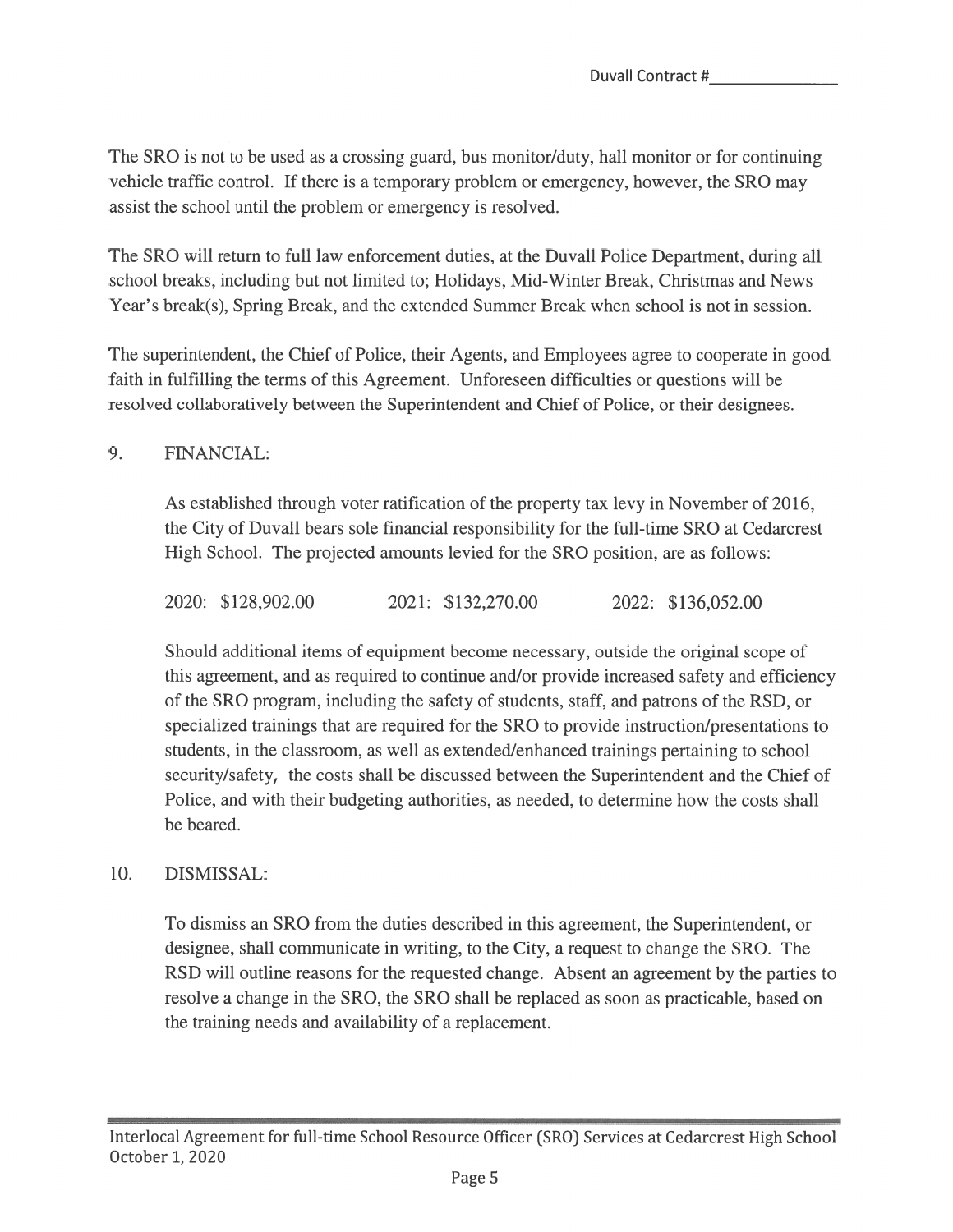# 11. Indemnification:

Each party to the Agreement agrees to defend, indemnify and hold harmless the other party and its officers, employees, agents and elected officials from and against any claim, damage, liability, judgment, cost, penalty, and attorney's fees on account of death or injury of any person and or on account of any property damage of any kind arising from or in any manner connected with the performance of this agreemen<sup>t</sup> provided by Duvall to the extent of each party's own negligence.

In executing this Agreement, the City of Duvall does not assume liability or responsibility for, or in any way release, the Riverview School District from any liability or responsibility which arises in whole or in par<sup>t</sup> from the existence of effect of the RSD's policies, rules or regulations. If any cause, claim, suit, action or administrative proceeding is commenced in which the enforceability and or validity of any such policy, rule or regulation is at issue, RSD shall defend the same at its sole expense and, if judgment is entered or damages are awarded against the RSD, the RSD shall fully satisfy the same including all chargeable costs and reasonable attorney's fees.

In the event of <sup>a</sup> claim, loss or liability based upon the alleged concurrent or joint negligence or tortious wrongdoing of the parties, the parties shall bear their respective liability, including cost, in accordance with an assignment of their respective liability established in accordance with the laws of the State of Washington.

# 12. General Provisions:

- a. This Agreement constitutes the entire agreemen<sup>t</sup> between the parties, and both parties acknowledge that there are no other agreements oral or otherwise that have not been fully set forth in the text of this agreement.
- b. The parties agree that this Agreement cannot be amended or modified without the written concurrence of both parties.
- c. If any provision or <sup>a</sup> portion of this Agreement is held to be unconstitutional, invalid or unenforceable, the City of Duvall shall have the right, at its option, to declare the Agreement void and enter into negotiations with the Riverview School District for execution of <sup>a</sup> new Agreement.
- d. It is not intended that <sup>a</sup> separate legal entity be established to conduct this cooperative undertaking. The Riverview School District shall act as the administrator of this agreement.